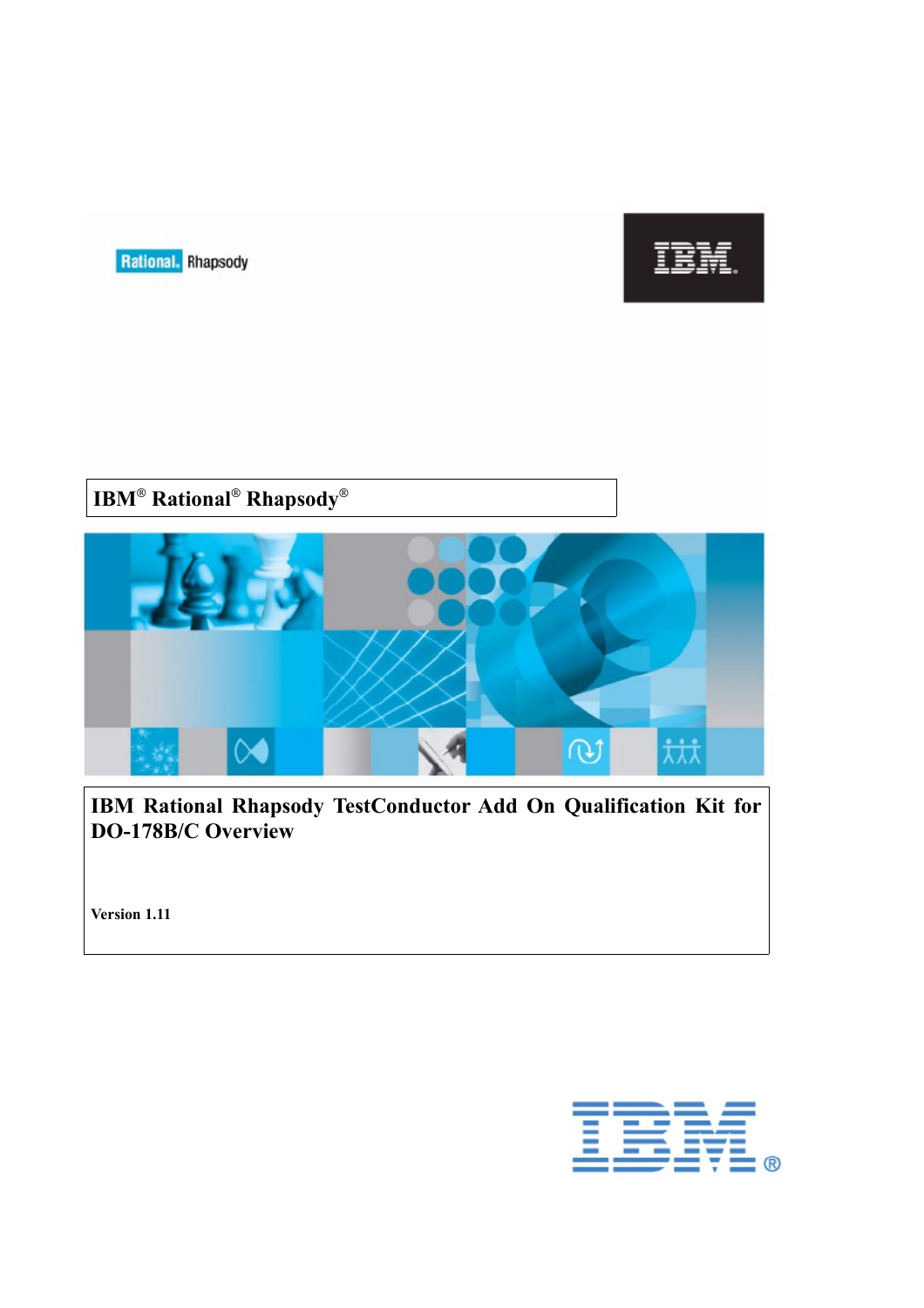### License Agreement

No part of this publication may be reproduced, transmitted, stored in a retrieval system, nor translated into any human or computer language, in any form or by any means, electronic, mechanical, magnetic, optical, chemical, manual or otherwise, without the prior written permission of the copyright owner, BTC Embedded Systems AG.

The information in this publication is subject to change without notice, and BTC Embedded Systems AG assumes no responsibility for any errors which may appear herein. No warranties, either expressed or implied, are made regarding Rhapsody software including documentation and its fitness for any particular purpose.

Trademarks

IBM<sup>®</sup> Rational<sup>®</sup> Rhapsody®, IBM<sup>®</sup> Rational<sup>®</sup> Rhapsody® Automatic Test Generation Add On, and IBM<sup>®</sup> Rational<sup>®</sup> Rhapsody<sup>®</sup> TestConductor Add On are registered trademarks of IBM Corporation.

All other product or company names mentioned herein may be trademarks or registered trademarks of their respective owners.

© Copyright 2000-2017 BTC Embedded Systems AG. All rights reserved.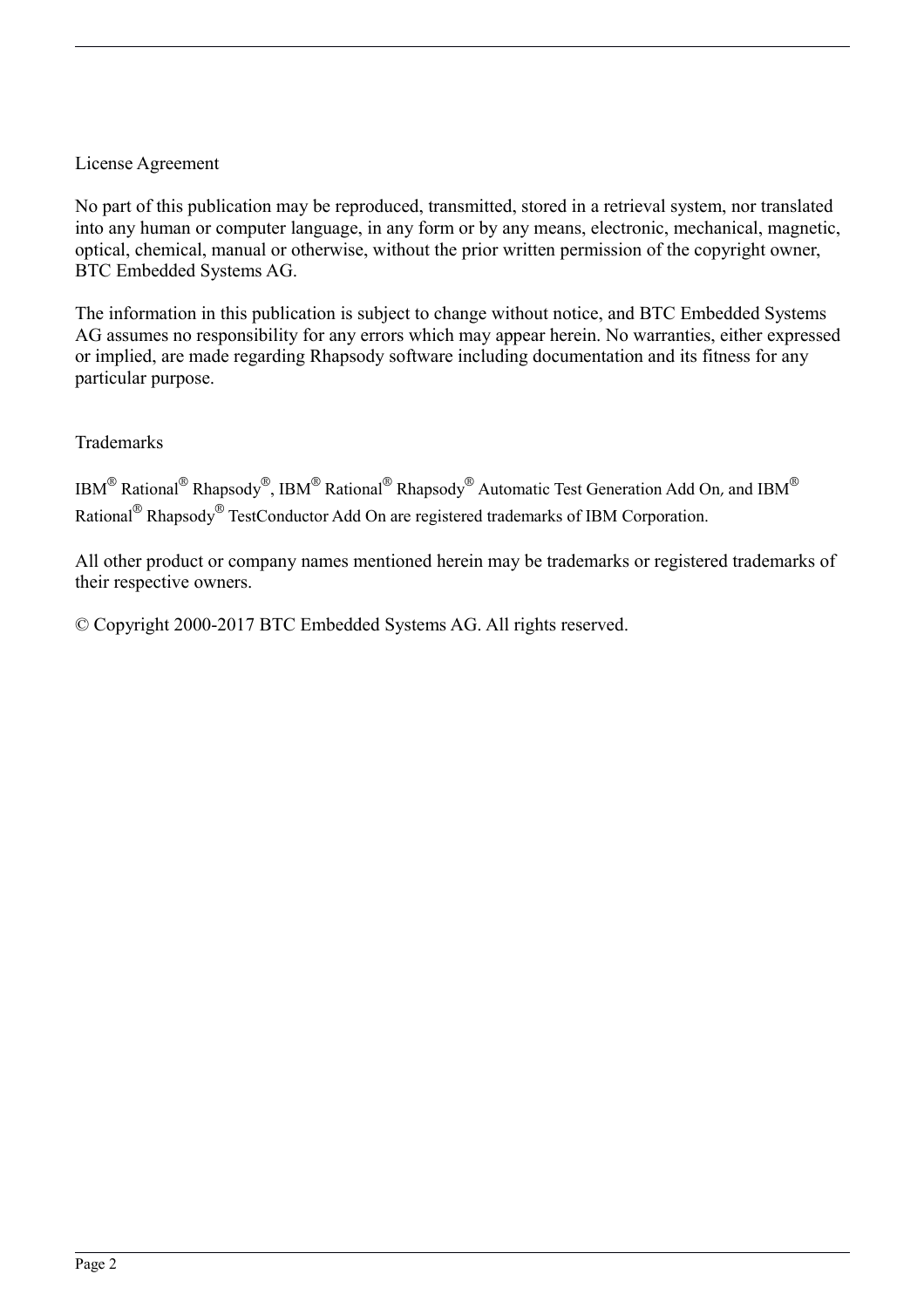# **Table of Contents**

| 2. Qualification of Tools in the Context of DO-178C and DO-330 5 |  |
|------------------------------------------------------------------|--|
| 3. Tool Qualification of IBM Rational Rhapsody TestConductor Add |  |
| 4. Overview about documents relevant for the TestConductor       |  |
|                                                                  |  |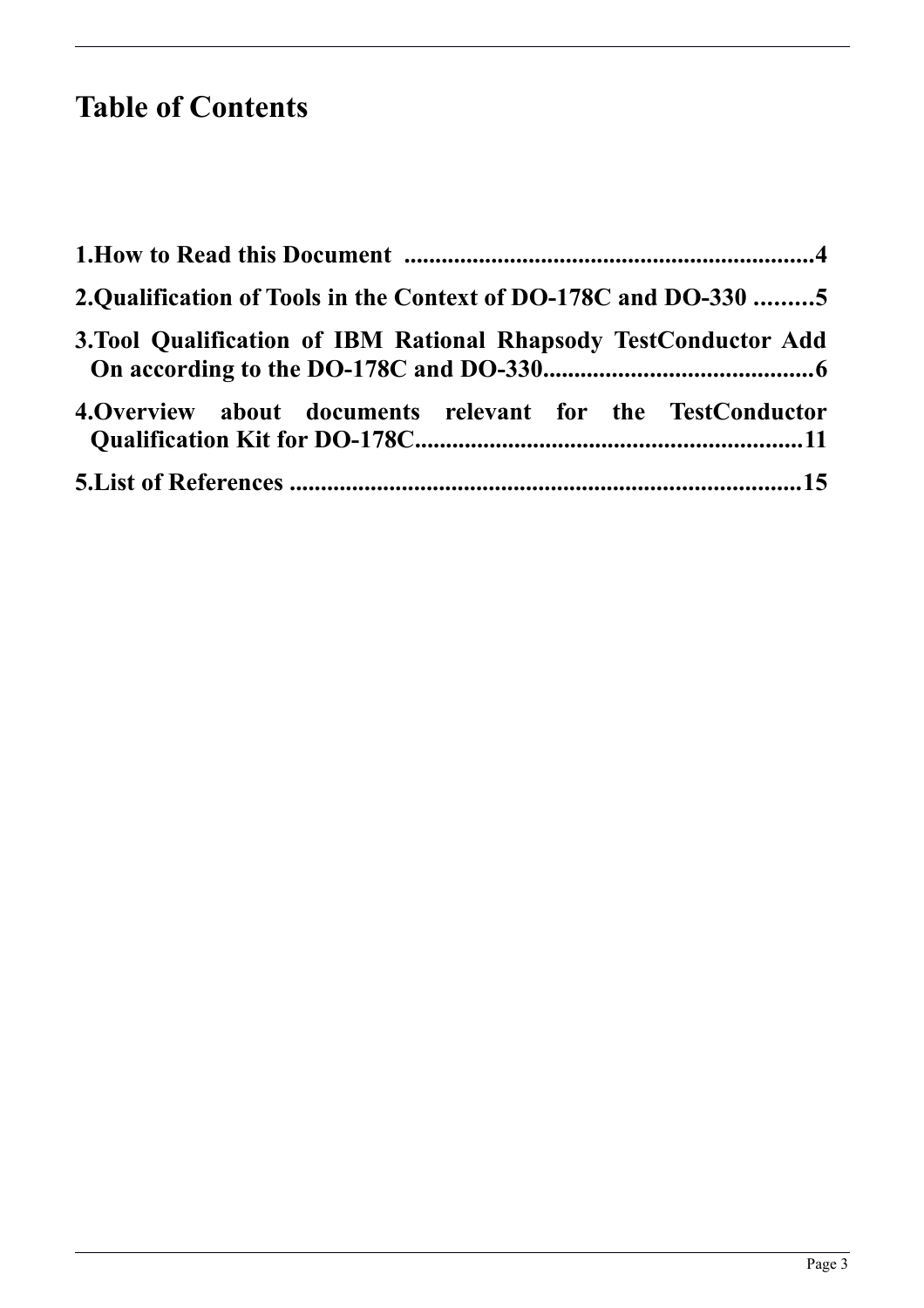# <span id="page-3-0"></span>**1. How to Read this Document**

This document shall provide guidance to qualify IBM Rational Rhapsody TestConductor Add On for DO178-B [\[4.\]](#page-14-1) and DO-178C [\[5.\]](#page-14-3) projects, respectively. Core of the approach is to follow the recommendations of the DO-330 "Software Tool Qualification Considerations" [\[7.\]](#page-14-2). In order to fulfill the obligations as described in DO-330 a TestConductor validation suite has been developed and been made available to customers. This enables customers to qualify TestConductor for their projects.

It is assumed that the reader of this document has access to documents DO-178C and DO-330. Further, it is assumed that the reader of this document understands the approach to qualify COTS tools for DO-178-C/B projects, as sketched in DO-330 chapter 11.3. In the sequel of this document we discuss the obligations regarding tool qualification as described in DO-330 chapter 11.3, and how these are supported with the "IBM Rational Rhapsody TestConductor Add On Qualification Kit for DO-178B/C".

### Additional Information:

There IBM Rational provides a "IBM Rational Rhapsody Kit for DO-178B/C". While this document focuses on the *qualification* of TestConductor, the mentioned IBM Rational Rhapsody Kit for DO-178B/C provides additional guidance documentation to *safely work* with tools like IBM Rational Rhapsody and IBM Rational Rhapsody TestConductor Add On in DO-178B/C type projects.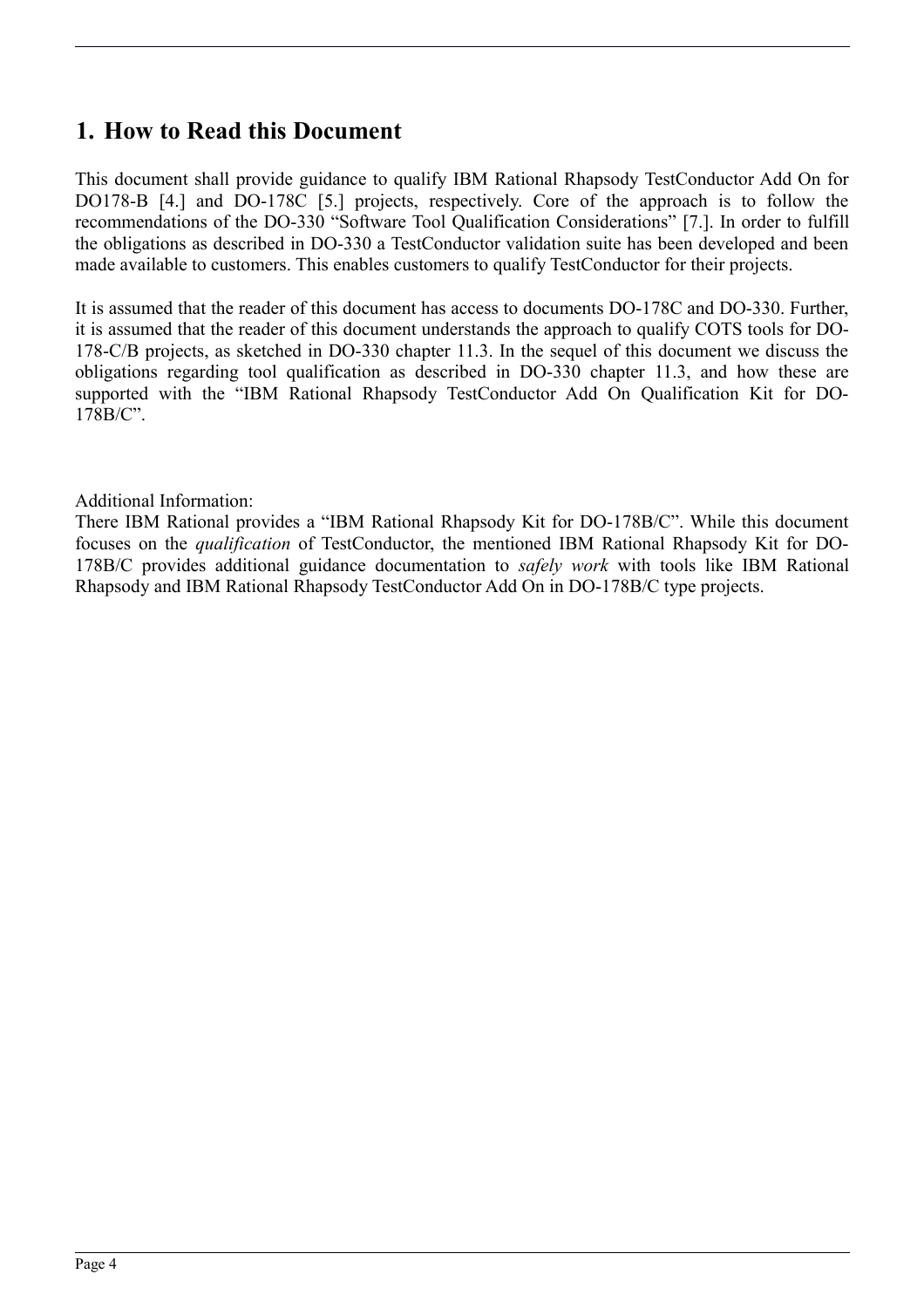# <span id="page-4-0"></span>**2. Qualification of Tools in the Context of DO-178C and DO-330**

The DO-178C fully named "Software Considerations in Airborne Systems and Equipment Certification" published by RTCA, Inc. [\[1.\]](#page-14-5), in a joint effort with EUROCAE [\[2.\]](#page-14-4), replaces the DO-178B as the primary document by which the certification authorities such as FAA, EASA and Transport Canada will approve all commercial software-based aerospace systems. The DO-178C comes with several companion documents addressing specific application areas or technologies, the so-called supplements.

If software is to be developed and certified according to the DO-178C then this applies – in a variable extend – for all tools used in the software life cycle. In the example of IBM Rational Rhapsody ("Rhapsody") and IBM Rational Rhapsody TestConductor Add On ("TestConductor") as a modeling tool (Rhapsody) and a testing tool (TestConductor) these tools might have to be qualified according to the guidelines stated in the DO-178C and supplement DO-330. These guidelines also fulfill the tool qualification requirements according to DO-178B.

As for all other tools, Rhapsody and TestConductor may not be qualified for general use against the DO-178C, but must be qualified for use on each project.

This document is intended to give the user the means at hand to qualify TestConductor for a certain project.

Section [3.](#page-5-0) of this document gives an overview that describes how TestConductor and the Qualification Kit comply with the objectives for COTS tools (Commercial off the shelf) stated by the DO-178C and DO-330. In section [4.](#page-10-0) the quoted documentation and data is shortly described with a location where to find it.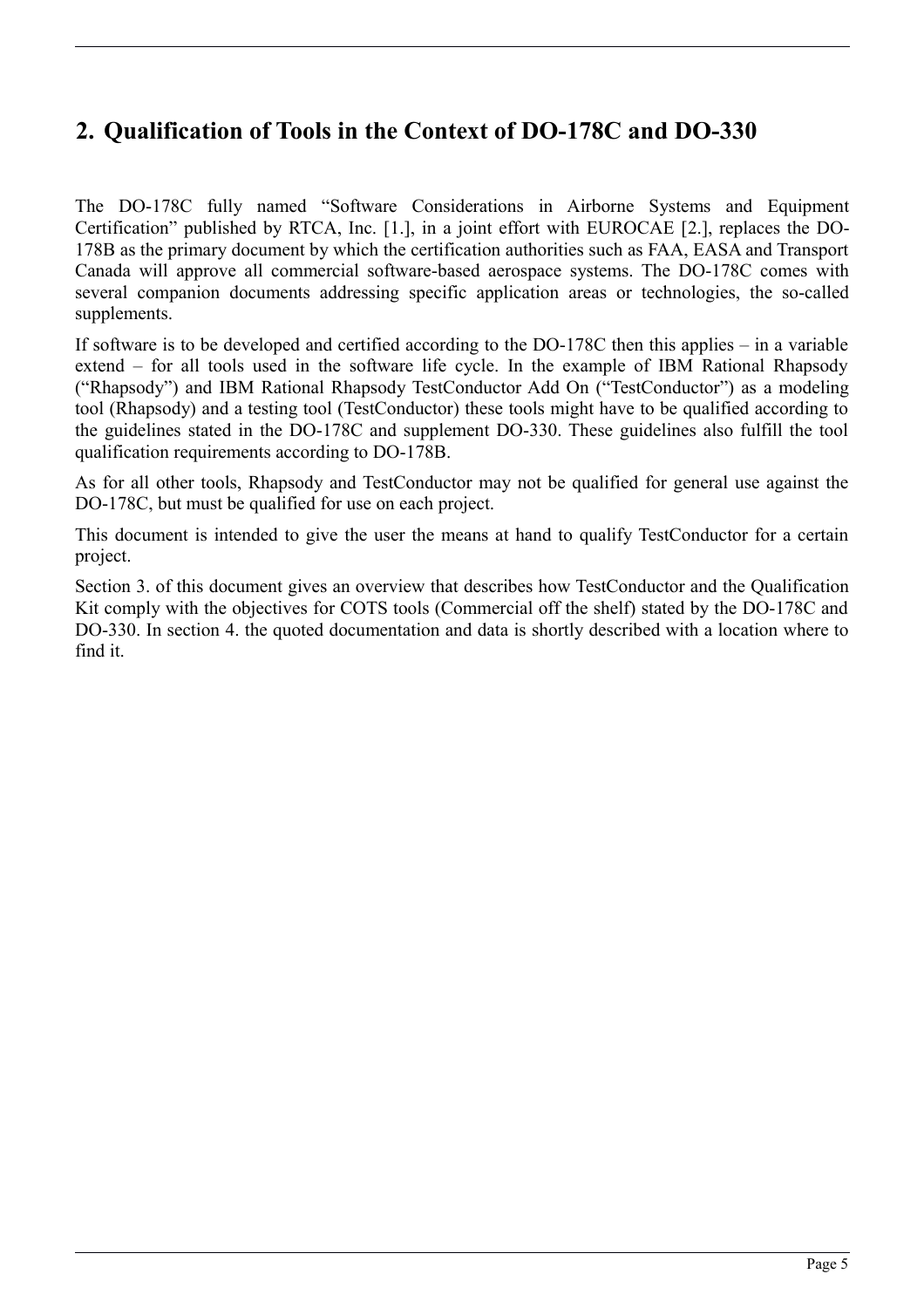# <span id="page-5-0"></span>**3. Tool Qualification of IBM Rational Rhapsody TestConductor Add On according to the DO-178C and DO-330**

## **3.1 Scope of using TestConductor in the Software Life Cycle**

IBM Rational Rhapsody TestConductor is an add-on for IBM Rational Rhapsody. Rhapsody is a model based development environment for system and software engineering. TestConductor is a testing tool supporting test architecture and test creation, automatic test execution and report generation.

The DO-178C defines a list of software testing objectives and demands several software testing activities to fulfill those objectives. The objectives and recommended activities are described in section DO-178C/6.4 and are summarized in the tables DO-178C/A-6 and DO-178C/A-7.

Of the listed objectives TestConductor can be used to automate the following testing activities:

- Executable Object Code complies with high-level requirements (Table A-6.1)
- Executable Object Code is robust with high-level requirements (Table A-6.2)
- Executable Object Code complies with low-level requirements (Table A-6.3)
- Executable Object Code is robust with low-level requirements (Table A-6.4)
- Executable Object Code is compatible with target computer (Table A-6.5)
- Test coverage of high-level requirements is achieved (Table A-7.3)
- Test coverage of low-level requirements is achieved (Table A-7.4)
- Test coverage of software structure (modified condition/decision) is achieved (Table A-7.5)
- Test coverage of software structure (decision coverage) is achieved (Table A-7.6)
- Test coverage of software structure (statement coverage) is achieved (Table A-7.7)

TestConductor, being a software tool, might contain defects which theoretically could lead to misinterpreted tests (false negatives, or even worse, false positives), or wrong computation of requirements coverage, model coverage or code coverage. To reduce these risks to a minimum there are the following counter measures:

- TestConductor supports out-of-the-box a feature 'result verification'. For tests complying with specific requirements the result verification executes an independent consistency check on the test results.
- A TestConductor Validation Suite is available which consists of a rich set of tests for critical features of TestConductor. With this Validation Suite TestConductor functionality can be extensively tested for different environments. The tests of the Validation Suite can be traced back to features on the TestConductor specification. More information on the Validation Suite can be found in section [4.2.](#page-10-1)
- TestConductor and the development process of TestConductor is continuously audited by TÜV Süd Germany, and TestConductor is classified as T2 offline support tool according to IEC 61508- 4 and EN 50128:2011. According to those standards of the other domains TestConductor is qualified to be applied in a safety related software development for all SIL levels according to IEC 61508, EN 50128 and for all ASIL levels according to ISO 26262.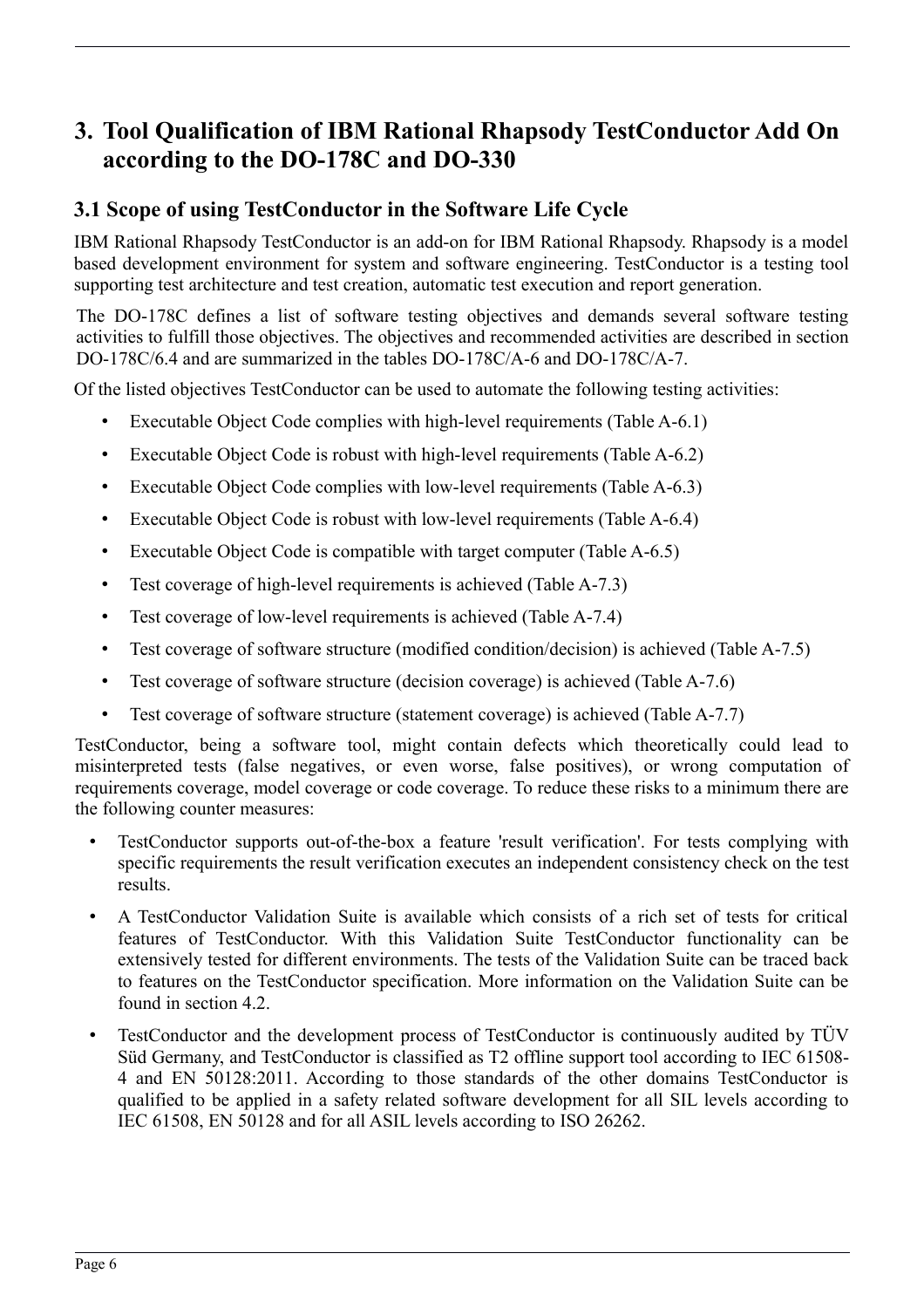# **3.2 Tool Developer Responsibilities and TQL Levels**

The DO-330 describes the process and requirements for tool qualification in the context of development of software which is subject to the DO-178C and is therefore the main resource for this qualification guideline.

For our intent, to enable the qualification of TestConductor as a COTS testing tool, the chapters 11.3 (Qualifying COTS Tools) and ANNEX A (Tool Qualification Objectives) of DO-330 are of special interest. DO-330, section 11.3.1 says:

"*For COTS tools, the tool qualification activities are typically performed by two entities:*

- *Tool developer: The entity that developed the tool.*
- *Tool user: The entity that uses the tool in the scope of a given software project.*

*Activities are defined below for both the COTS tool developer and tool user in order to satisfy all of the tool qualification objectives. It should be noted that for TQL-5 qualification, objectives may be satisfied without any tool qualification data from the tool developer."*

In the sequel of this section we focus on the obligations of the tool developer:

- Chapter 11.3 deals with the qualification of COTS tools. Specifically with objectives and activities typically applicable to the tool developer. Subsection 11.3.2 lists the tool developer activities, which are in essence providing a developer-TOR and additional preliminary tool qualification data. Table 11-1 (see Table [Table 1](#page-6-0) in this document) summarizes the tool developer objectives, to be addressed by performing the listed activities, in regard to the overall objectives in DO-330 ANNEX A. Since the nature of the DO-178 is objective based we can concentrate on the objectives in the table.
- ANNEX A contains a set of comprehensive tables which summarize all objectives of the DO-330 document by showing the applicability of each objective by TQL (Tool Qualification Level) for each tool life cycle data item.

| <b>ANNEX</b><br>A<br>Table | Objectives applicable to<br><b>Tool Developer</b>             | <b>Notes</b>                                                                                                                                                                                                |
|----------------------------|---------------------------------------------------------------|-------------------------------------------------------------------------------------------------------------------------------------------------------------------------------------------------------------|
| $T-0$                      | Objectives 2,4 and 5:<br>Applicable<br>Others: Not applicable | Objective 2: Tool developer provides a developer-TOR<br>٠<br>Objectives 4 and 5 are performed using the developer-TOR<br>Other objectives: These are the tool user's responsibility.                        |
| $T-1$                      | All: Applicable                                               | Objectives 3 and 5: Fully applicable for the tool developer.<br>٠<br>Other objectives: The scope of these objectives is limited to<br>$\bullet$<br>the specific activities of the tool development process. |
| $T-2$                      | All: Applicable                                               | The tool developer uses the developer-TOR to perform the<br>٠<br>activities of the tool development process.                                                                                                |
| $T-3$                      | All: Applicable                                               | Objectives 1 and 8 are performed using the developer-TOR<br>٠                                                                                                                                               |
| $T-4$ to $T-7$             | All: Applicable                                               | The tool developer performs all activities.<br>٠                                                                                                                                                            |
| $T-8$                      | All: Applicable                                               | Scope is limited to the data produced during the activities<br>٠<br>performed by the tool developer.                                                                                                        |
| T-9                        | All: Applicable                                               | Scope is limited to the activities performed by the tool<br>٠<br>developer.                                                                                                                                 |
| $T-10$                     | All: Not applicable                                           | Tool user performs these activities.                                                                                                                                                                        |

<span id="page-6-0"></span>*Table 1: Tool Developer Objectives, DO-330/T-11-1*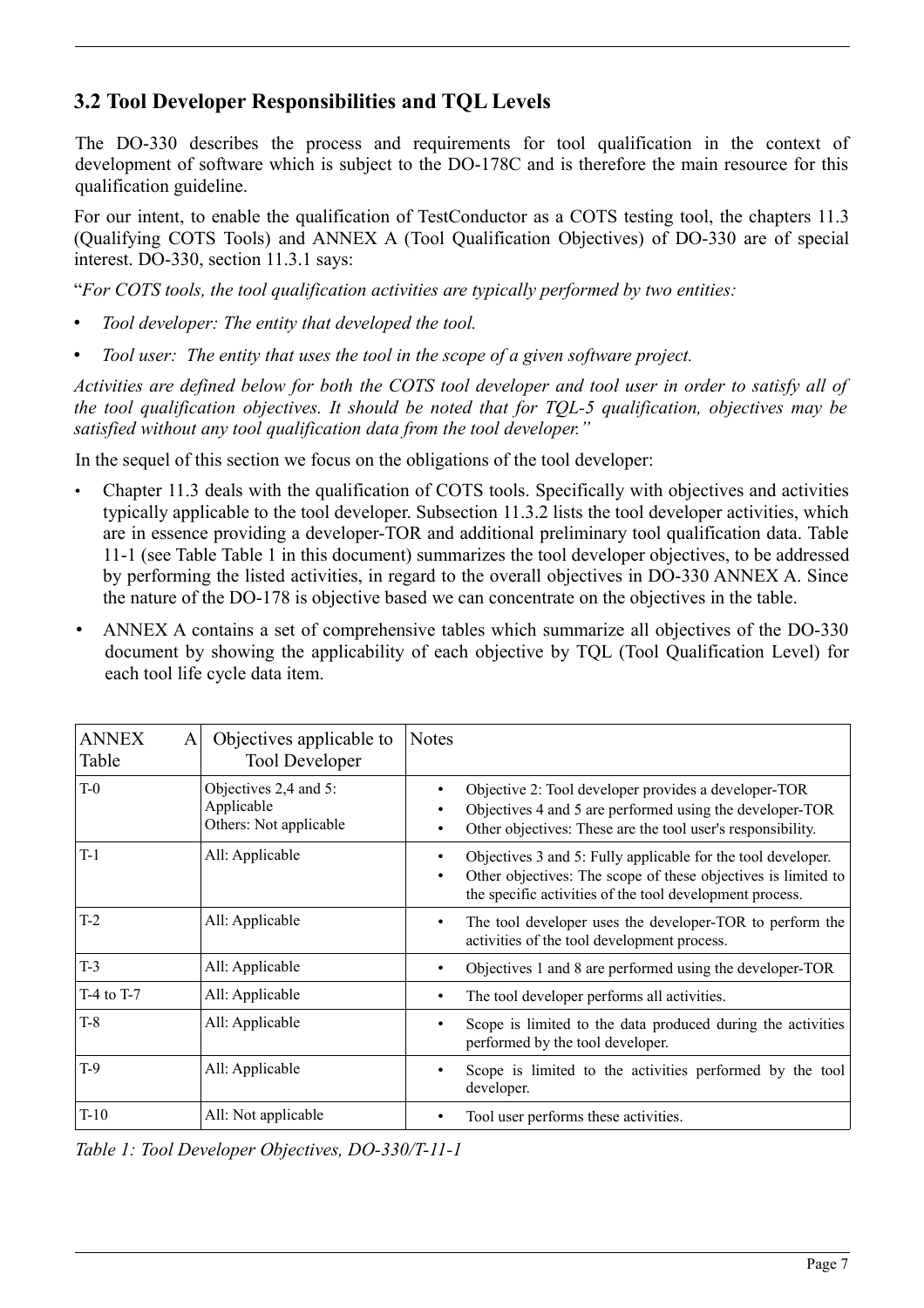Since the objectives for qualification of a tool depend on the assigned TQL of the tool, the TQL level of TestConductor has to be determined. The lower the TQL (being TQL 5 the lowest level), the smaller is the number of objectives which have to be fulfilled. The DO-178C elaborates on the TQL level of tools in section 12.2.2. Tools are classified according to three different criteria:

• Criteria 1: A tool whose output is part of the airborne software and thus could insert an error

• Criteria 2: A tool that automates verification process(es) and thus could fail to detect an error, and whose output is used to justify the elimination or reduction of:

- Verification process(es) other than that automated by the tool, or
- Development process(es) that could have an impact on the airborne software.
- Criteria 3: A tool that, within the scope of its intended use, could fail to detect an error.

The appropriate TQL level depends both on the software level (ranging from A to D) and the criteria as shown in Table *[Table 2](#page-7-0)* (DO-178C/Table 12-1).

| Software Level | Criteria 1 | Criteria 2 | Criteria 3 |
|----------------|------------|------------|------------|
|                | TQL-1      | TQL-4      | TQL-5      |
| R              | TQL-2      | TQL-4      | TQL-5      |
| $\subset$      | TQL-3      | TQL-5      | TQL-5      |
|                | TQL-4      | TQL-5      | TQL-5      |

<span id="page-7-0"></span>*Table 2: Tool Qualification Level Determination, DO-178C Table 12-1*

TestConductor being a Criteria 3 tool (TestConductor output is not part of the airborne software; no processes other than the automated ones are affected, resp. reduced or eliminated), is assigned TQL-5, the least demanding  $TQL^1$  $TQL^1$ .

# **3.3 Objectives for Tool Developer and Fulfillment by the TestConductor Qualification Kit**

In this section we identify the tool developer objectives declared in the DO-330 and explain how the TestConductor Qualification Kit for DO-178C helps to fulfill these objectives to ease the qualification of TestConductor for a certain project.

ANNEX A in DO-330 contains a set of tables which summarize the objectives declared in the DO-330. We apply the table DO-330/11-1 (Tool Developer Objectives for COTS tools) to extract the subset of objectives which are in the responsibility of the tool developer. Of these objectives we select the even smaller subset of objectives which are relevant for TQL-5. Each objective references one or more related activities and one or more output documents. The activities lead to output documents we later focus on. For each output document we establish a match with one ore more documents of the qualification kit to show the fulfillment of a particular objective.

Also note that TestConductor was audited by an independent certification authority (TÜV SÜD Product Service GmbH, Germany [\[3.\]](#page-14-6)) in the context of a tool pre-qualification according to ISO 26262, IEC 61508, IEC 62304 and EN 50128. The audit included an evaluation of the development process as is in place for TestConductor.

### **2.2.1 DO-330, ANNEX A, Table T-0**

<span id="page-7-1"></span><sup>1</sup> The DO-330 actually states in 11.3.1 that for TQL-5 qualification, objectives may be satisfied without any tool qualification data from the tool developer.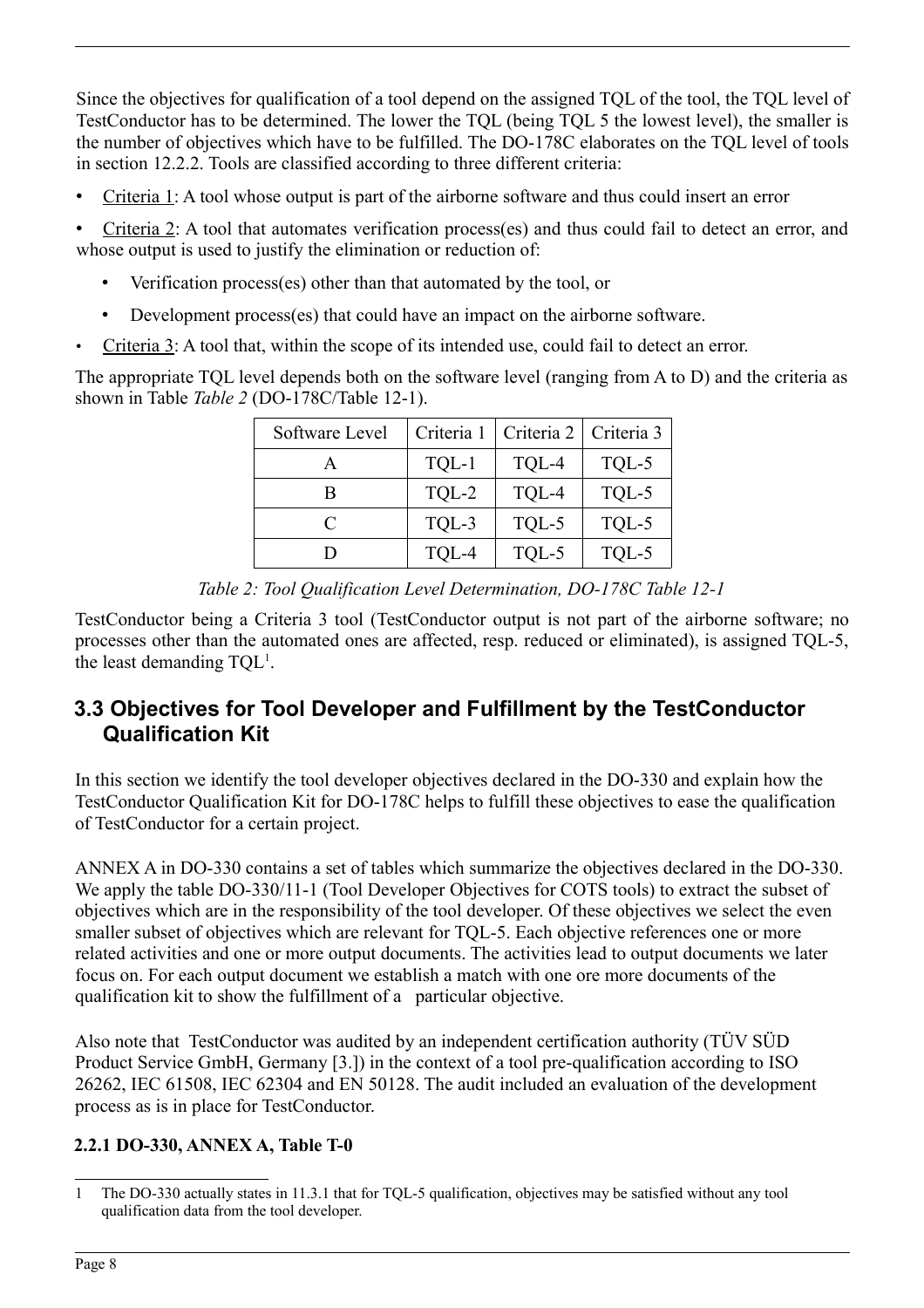Table T-11-1 (DO-330) states that from the objectives listed in T-0 (DO-330/ANNEX-A) for tool developers only objectives 2, 4 and 5 are applicable. In T-0 we see that objective 4 is not relevant if the TQL is 5 (as is the TQL of TestConductor), leaving objectives 2 and 5.

**Objective 2** <sup>("</sup>Tool Operational Requirements are defined", 5.1.1.a) references the activities 5.1.2.a, 5.12.b, 5.1.2.c and specifies as output the "Tool Operation Requirements" as described in 10.3.1.

This objective is fulfilled by providing a developer-TOR (also see note in T-11-1 regarding objective 2 of T-0). The TestConductor developer-TOR consists of several documents and is described in section [4.1.](#page-10-2)

**Objective 5** ("Tool operation complies with the Tool Operational Requirements", 6.2.1.b) references the activity 6.2.2.c and specifies as output the "Tool Operational Verification and Validation Cases and Procedures" (as described in 10.3.3) and "Tool Operational Verification and Validation Results" (as described in 10.3.4).

This objective is fulfilled by providing a test specification (as part of the TestConductor requirements document in the Developer-TOR), a Validation Suite [\(4.2\)](#page-10-1) and a QA report [\(4.4\)](#page-11-0).

### **2.2.2 DO-330, ANNEX A, Table T-1**

Table T-11-1 (DO-330) states that from the objectives listed in T-1 (DO-330/ANNEX-A) for tool developers all objectives are applicable. However there are no objectives in T-1 which are required for TQL 5.

### **2.2.3 DO-330, ANNEX A, Table T-2**

Table T-11-1 (DO-330) states that from the objectives listed in T-2 (DO-330/ANNEX-A) for tool developers all objectives are applicable. However there are no objectives in T-2 which are required for TQL 5.

### **2.2.4 DO-330, ANNEX A, Table T-3**

Table T-11-1 (DO-330) states that from the objectives listed in T-3 (DO-330/ANNEX-A) for tool developers all objectives are applicable. However there are no objectives in T-3 which are required for TQL 5.

### **2.2.5 DO-330, ANNEX A, Table T-4**

Table T-11-1 (DO-330) states that from the objectives listed in T-4 (DO-330/ANNEX-A) for tool developers all objectives are applicable. However there are no objectives in T-4 which are required for TQL 5.

### **2.2.6 DO-330, ANNEX A, Table T-5**

Table T-11-1 (DO-330) states that from the objectives listed in T-5 (DO-330/ANNEX-A) for tool developers all objectives are applicable. However there are no objectives in T-5 which are required for TQL 5.

### **2.2.7 DO-330, ANNEX A, Table T-6**

Table T-11-1 (DO-330) states that from the objectives listed in T-6 (DO-330/ANNEX-A) for tool developers all objectives are applicable. However there are no objectives in T-6 which are required for TQL 5.

### **2.2.8 DO-330, ANNEX A, Table T-7**

Table T-11-1 (DO-330) states that from the objectives listed in T-7 (DO-330/ANNEX-A) for tool developers all objectives are applicable. However there are no objectives in T-7 which are required for TQL 5.

### **2.2.9 DO-330, ANNEX A, Table T-8**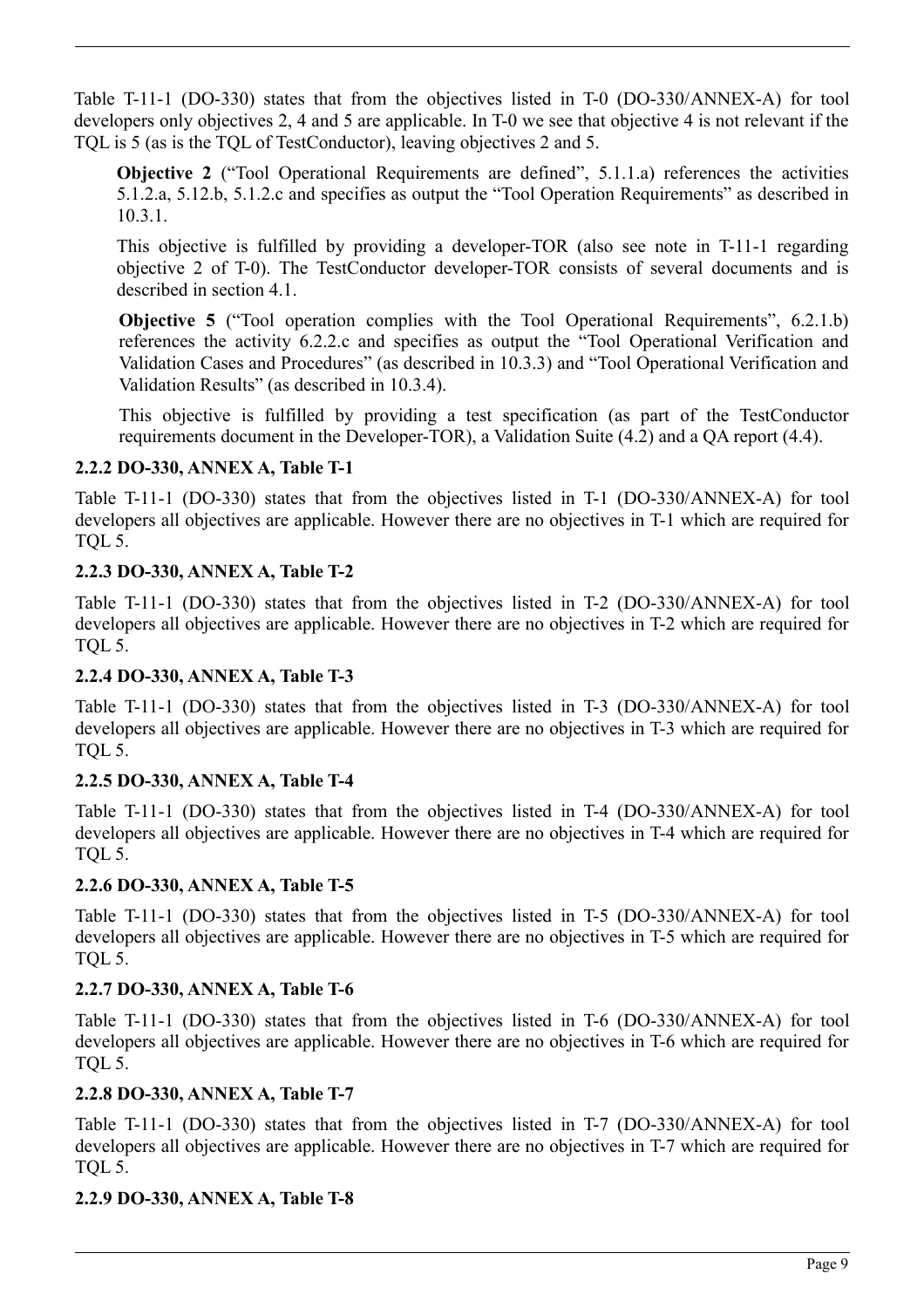Only objective 1 and objective 4 are applicable for TQL 5.

**Objective 1** ("Configuration Items are defined") references the activities 7.2.1 (DO-330) and specifies as output the "Tool Configuration Management Records" as described in 10.1.13 (DO-330).

This objective is fulfilled since TestConductor releases have a unique Version number and build number for TestConductor itself and all contained sub tools. This version number is documented in the TestConductor Release Notes [\(4.4\)](#page-11-0), which are part of every TestConductor installation.

Additionally TestConductor was audited by an independent certification authority (TÜV SÜD Product Service GmbH, Germany [\[3.\]](#page-14-6)) in the context of a tool pre-qualification according to ISO 26262, IEC 61508, IEC 62304 and EN 50128. The audit included an evaluation of the development process as is in place for TestConductor. Configuration management was part of this audit. REF

**Objective 4** ("Archive, retrieval, and release are established") references the activities 7.2.7 (DO-330) and specifies as output the "Tool Configuration Management Records" as described in 10.1.13 (DO-330).

This objective is fulfilled since TestConductor development data (source code and development data) is maintained in a configuration management system with user authorization and backup functionality which conforms to the requirements stated in DO-330/7.2.7. The configuration information of a TestConductor release is contained in the TestConductor Release Notes, which are part of every TestConductor installation.

Additionally TestConductor was audited by an independent certification authority (TÜV SÜD Product Service GmbH, Germany [\[3.\]](#page-14-6)) in the context of a tool pre-qualification according to ISO 26262, IEC 61508, IEC 62304 and EN 50128. The audit included an evaluation of the development process as is in place for TestConductor. Configuration management was part of this audit.

### **2.2.10 DO-330, ANNEX A, Table T-9**

Only objective 2 and objective 5 are applicable for TQL 5.

**Objective 2** ("Assurance is obtained that tool processes comply with approved plans") references the activities 8.2.a, 8.2.c, 8.2.d, 8.2.f, 8.2.h, 8.2.i and specifies as output the "Tool Quality Assurance Records or Software Quality assurance Records" as described in 10.1.14.

According to DO330/T-9 for TQL-5 Tool Quality Assurance Records may be part of the Software Quality Assurance Records.

TestConductor is developed according to strict processes defined with IBM concerning change management and bug reporting. This includes reviews and quality assurance by IBM. These procedures were also audited in the TÜV Süd audit [\(4.8\)](#page-11-1).

**Objective 5** ("Tool conformity review is conducted") references the activities 8.2.g, 8.2.h, 8.3 and specifies as output the "Tool Quality Assurance Records or Software Quality assurance Records" as described in 10.1.14.

According to DO330/T-9 for TQL-5 Tool Quality Assurance Records may be part of the Software Quality Assurance Records.

TestConductor is developed according to strict processes defined with IBM concerning change management and bug reporting. This includes reviews and quality assurance by IBM. These procedures were also audited in the TÜV Süd audit [\(4.8\)](#page-11-1).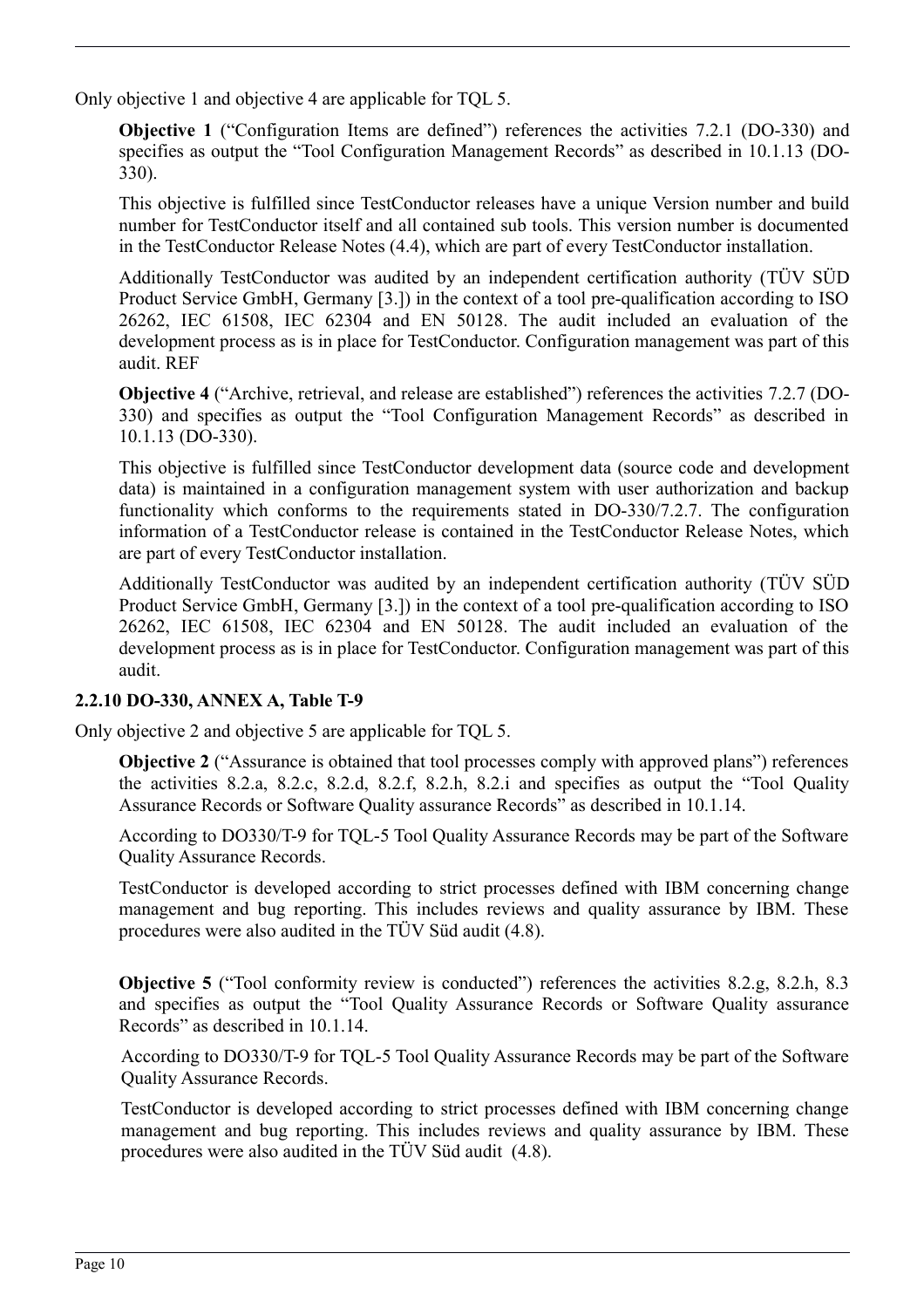### **2.2.11 DO-330, ANNEX A, Table T-10**

No objectives applicable for tool developers.

# <span id="page-10-0"></span>**4. Overview about documents relevant for the TestConductor Qualification Kit for DO-178C**

This section contains a list and description of documents which are part of the Qualification Kit or are referenced by this document.

### <span id="page-10-2"></span>**4.1 Developer-TOR**

The general content of a developer-TOR is described in DO-330/11.3.2.1. For TestConductor the developer-TOR consists of the TestConductor specification. The TestConductor specification contains the specification for the key features and related test scenarios. The TestConductor specification is part of the TestConductor Qualification Kit for DO-178C.

 According to DO-330/11.3.2.1.f the user manuals may contribute to the developer-TOR, too. TestConductor provides a core user manual named "IBM Rational TestConductor User Guide", which is part of of the Rhapsody installation [\(4.5\)](#page-11-4). Additionally there a tutorials for usage of RhapsodyInC++ and RhapsodyInC [\(4.6\)](#page-11-3) and a Testing Cookbook [\(4.7\)](#page-11-2) with advanced information.

### <span id="page-10-1"></span>**4.2 TestConductor Validation Suite**

In order to verify the TestConductor Tool Operational requirements, as described in detail in the TestConductor specification, a TestConductor Validation Suite is available under a Non-Disclosure Agreement free of charge for customers wishing to qualify the tool themselves.

The TestConductor Validation Suite consists of:

- An executable test environment written in Java to execute and evaluate tests.
- A set of tests (implementations of scenarios in the Test Specification)
- A manual how to execute the tests and read the results
- A guideline how to adapt the Validation Suite to specific operational environments.
- A QA-Report summarizing the expected and as is test execution results [\(4.3\)](#page-10-3)

By executing the validation suite (for the designated environment) it can be verified that TestConductor tool operation complies with the Tool Operational Requirements. Each test can be traced back to feature test scenarios for all the tool operational requirements as described in the TestConductor specification (developer-TOR), hence establishing full traceability between tool operational requirements, tool features and tests.

The Validation Suite supports out of the box the following environments (OS/Compiler) and can be adjusted to support further environments:

Windows 7 (32/64): gcc (cygwin 32/64), MSVC9, MSVC 10, MSVC 11 Windows 8.1 (32/64): gcc (cygwin 32/64), MSVC9, MSVC 10, MSVC 11 Redhat Linux 6 (32/64): gcc

# <span id="page-10-3"></span>**4.3 QA-Report**

The QA-Report is part of the Validation Suite and contains a summary of all executed tests for the release the report was created for.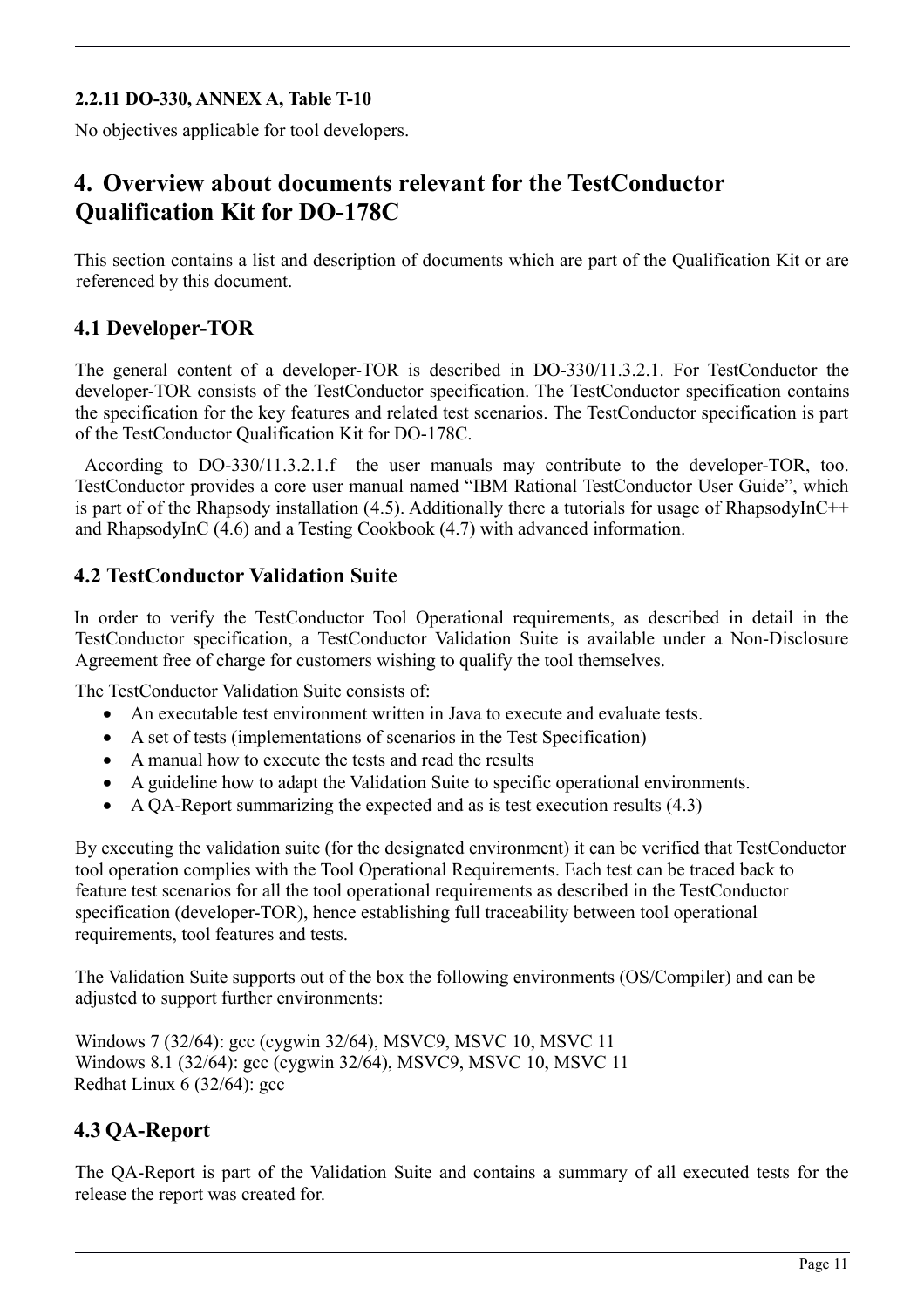The QA-Report can be found in the Validation Suite [\(4.2\)](#page-10-1) at:

[ReferenceResults/TC-QAReport-ValidationSuite.pdf]

# <span id="page-11-0"></span>**4.4 TestConductor Release-Notes**

The TestConductor Release notes are part of every installation of TestConductor and contain the version and build number a list of the new features and bug fixes for this and prior releases and a list of limitations.

The TestConductor Release-notes can be found at this location:

[<RhapsodyInstallationFolder>/Doc/pdf\_docs/RTC\_Release\_Notes.pdf]

# <span id="page-11-4"></span>**4.5 TestConductor User Guide**

The TestConductor User Guide is explains the features and usage of the tool and is part of the documentation of the Rhapsody installation.

The TestConductor User Guide can be found at this location:

[<RhapsodyInstallationFolder>/Doc/pdf\_docs/RTC\_User\_Guide.pdf]

# <span id="page-11-3"></span>**4.6 TestConductor Tutorials**

The TestConductor Tutorials are available for C and C++ and are part of the documentation of the Rhapsody installation.

The TestConductor Tutorials can be found at this location:

[<RhapsodyInstallationFolder>/Doc/pdf\_docs/TestConductor\_Tutorial\_Cpp.pdf] [<RhapsodyInstallationFolder>/Doc/pdf\_docs/TestConductor\_Tutorial\_C.pdf]

# <span id="page-11-2"></span>**4.7 TestConductor Testing Cookbook**

The Testing Cookbook contains advanced information for special scenarios in a FAQ style is part of the documentation of the Rhapsody installation.

The Testing Cookbook can be found at this location:

[<RhapsodyInstallationFolder>/Doc/html\_docs/TestingCookbook/index.html]

### <span id="page-11-1"></span>**4.8 TüV Süd Certificate and Certification Report for IBM Rational Rhapsody TestConductor**

TüV Süd Germany was asked to "pre-qualify" TestConductor according to safety standards outside of the Aerospace domain. Part of the "pre-qualification" work was an audit

- of the in place development and verification/validation procedures for TestConductor, and
- of the TestConductor validation suite to verify correct functioning.

The results of this "pre-qualification" work is documented in a report to the certificate. TestConductor customers can access this document. The "pre-qualification" is repeated on a regular basis, in fact for all new major versions of TestConductor.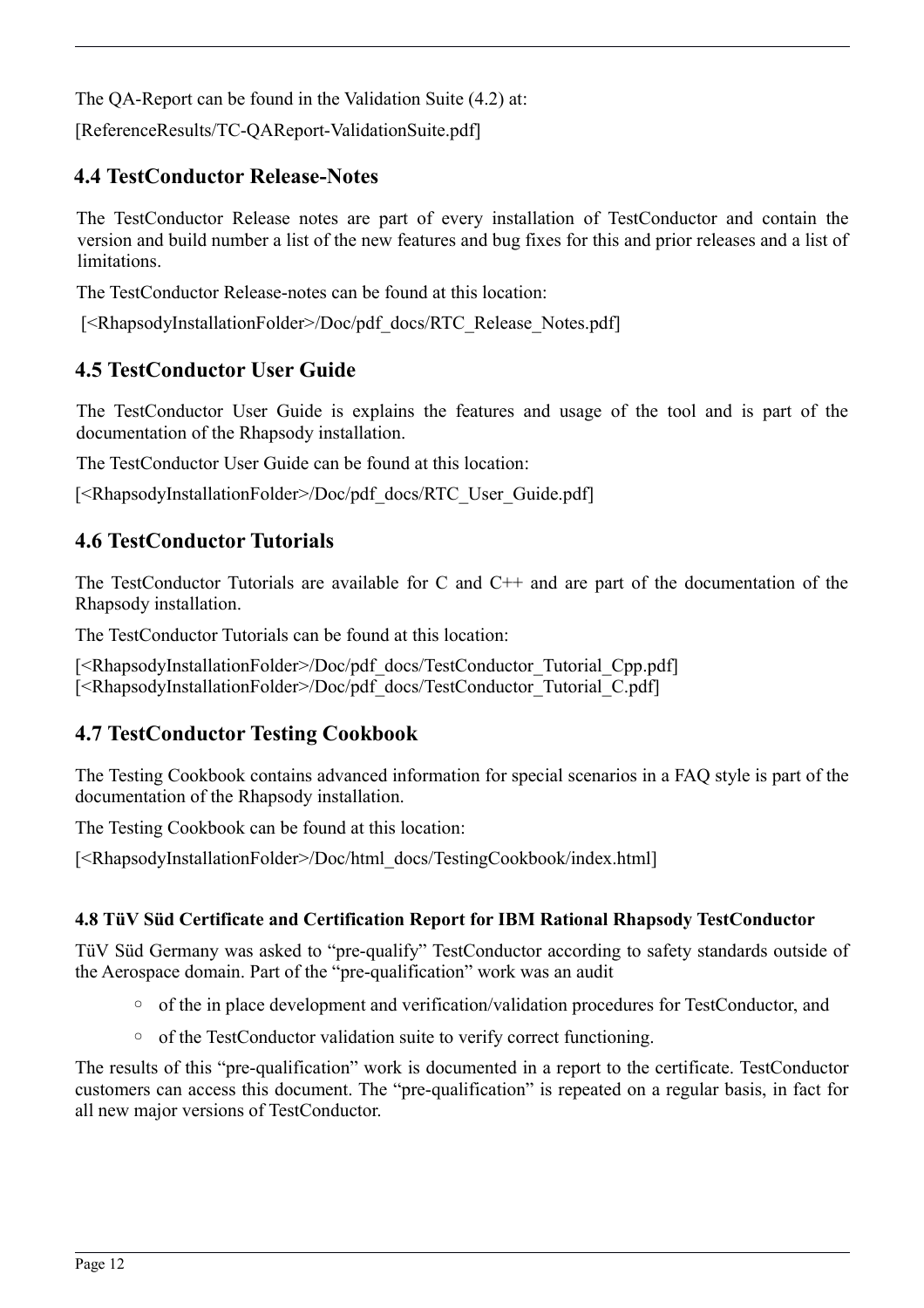#### **4.9 IBM Rational Rhapsody Kit for DO-178B-C**



The IBM Rational Rhapsody Kit for DO-178B/C is not dealing with the qualification of tools. Instead, the IBM Rational Rhapsody Kit for DO-178B/C includes guidance on how to capably develop safetyrelated software with IBM Rational Rhapsody by meeting the objectives described in the safety-related standards DO-178B [\[4.\]](#page-14-1), DO-178C [\[5.\]](#page-14-3), and supplement DO-331 [\[6.\]](#page-14-7).

[<RhapsodyInstallationFolder>/Doc/pdf\_docs/DO178B-C\_Kit/....pdf]

The kit contains the following artifacts.

# **4.9.1 IBM Rational Rhapsody Kit for DO-178B/C Overview**

The document provides an overview about all the artifacts of the kit.

# **4.9.1 IBM Rational Rhapsody Reference Workflow Guide**

The IBM Rational Rhapsody Reference Workflow Guide document focuses on developing safetyrelated projects with Rational Rhapsody. When developing safety-related software additional quality objectives have to be met in order to produce and deliver "safe" systems. These additional quality objectives essentially depend on

- a specific industrial domain where the product under development shall be deployed,
- an appropriate safety standard that must be applied for a particular domain.

In the IBM Rational Rhapsody Reference Workflow Guide document, focus is placed on UML modelbased development and testing of safety-related software with IBM Rational Rhapsody. Also included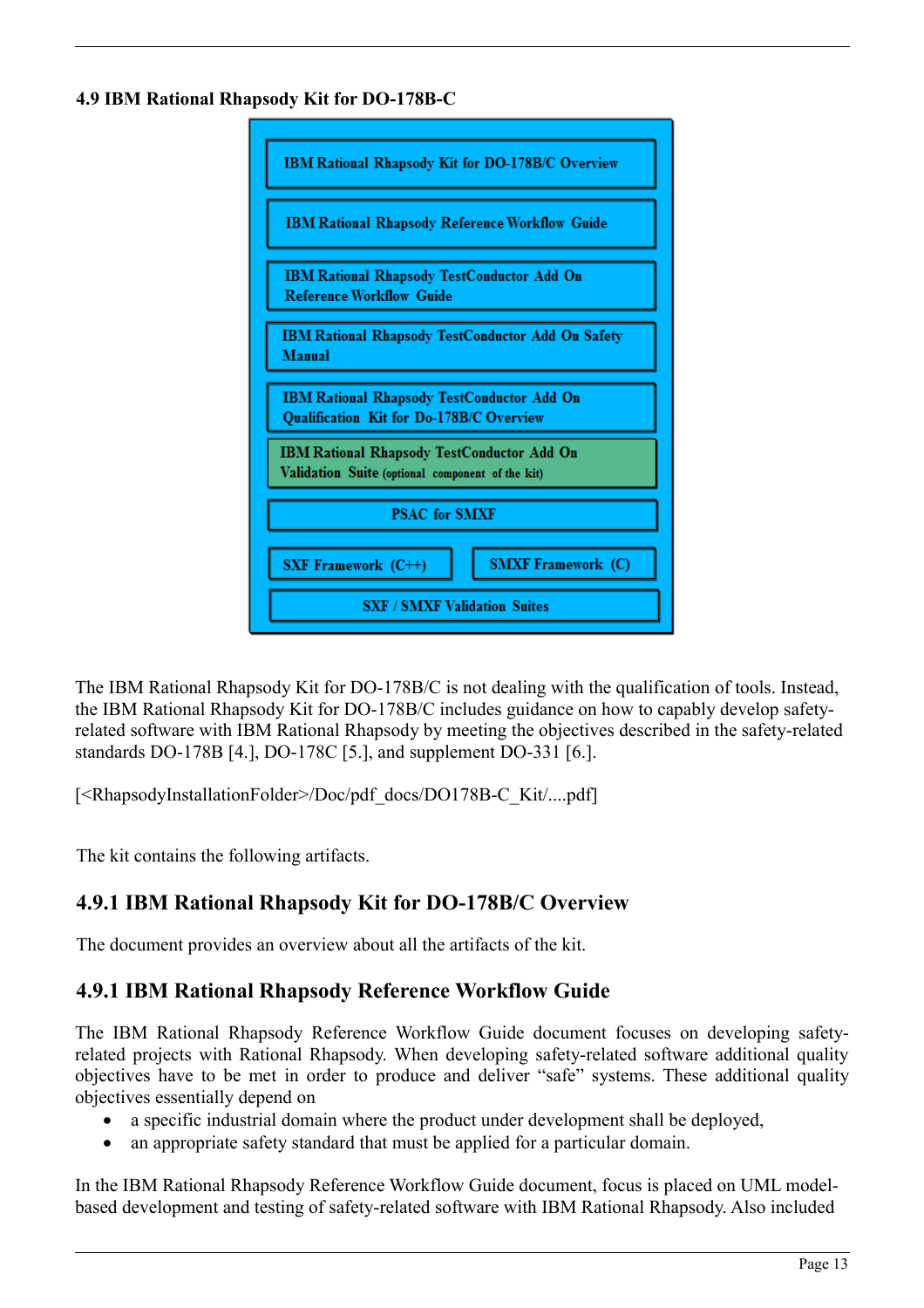is the *IBM Rational Rhapsody Reference Workflow* which provides a broader view of the development process spanning requirements, available methods, solutions, and tools*.*

# **4.9.2 IBM Rational Rhapsody TestConductor Add On Reference Workflow Guide**

The IBM Rational Rhapsody TestConductor Add On Reference Workflow Guide document serves as a reference for testing activities to perform in a model based development process using IBM Rational Rhapsody with the IBM Rational Rhapsody TestConductor Add On. It complements the document IBM Rational Rhapsody Reference Workflow Guide that focuses on the model based development with IBM Rational Rhapsody in safety-related projects. The IBM Rational Rhapsody TestConductor Add On Reference Workflow Guide document provides further information and describes variations of the IBM Rational Rhapsody Reference Workflow, focusing on testing methods as provided by IBM Rational Rhapsody TestConductor Add On.

# **4.9.3 IBM Rational Rhapsody TestConductor Add On Safety Manual**

The IBM Rational Rhapsody TestConductor Add On Safety Manual provides guidance on using IBM Rational Rhapsody TestConductor for testing activities in a model based development process when developing safety-related software. This safety manual complements the previous documents, and provides additional information for installing and using IBM Rational Rhapsody TestConductor in safety-related projects.

## **4.9.4 IBM Rational Rhapsody TestConductor Add On Qualification Kit for DO-178B/C Overview**

This document.

# **4.9.5 IBM Rational PSAC for SMXF**

The IBM Rational Plan for Software Aspects of Certification for SMXF (PSAC for SMXF) provides information to the user regarding SMXF specification, implementation, testing, etc. This information supports customers during their product certification efforts.

# **4.9.6 IBM Rational Rhapsody SXF / SMXF Frameworks (C++ / C)**

IBM Rational Rhapsody provides an Object eXecution Framework (OXF) library that is used for standard C and C++ code generation. For safety-related development IBM Rational Rhapsody provides two dedicated libraries called Simplified eXecution Framework (SXF) and Simplified MicroC eXecution Framework (SMXF). The SXF library is the safety-related C++ framework library. It's a comprehensive  $C^{++}$  library that is suitable to be used in safety-related production  $C^{++}$  code environments. The C counterpart of the SXF library is the SMXF library. This is a comprehensive C library that is suitable to be used in safety-related production C code environments.

Both libraries are delivered as part of the standard Rhapsody installation kit for Windows.

# **4.9.7 SXF / SMXF Validation Suites.**

In order to verify the SXF / SMXF Tool Operational requirements Validation Suites are available free of charge for customers.